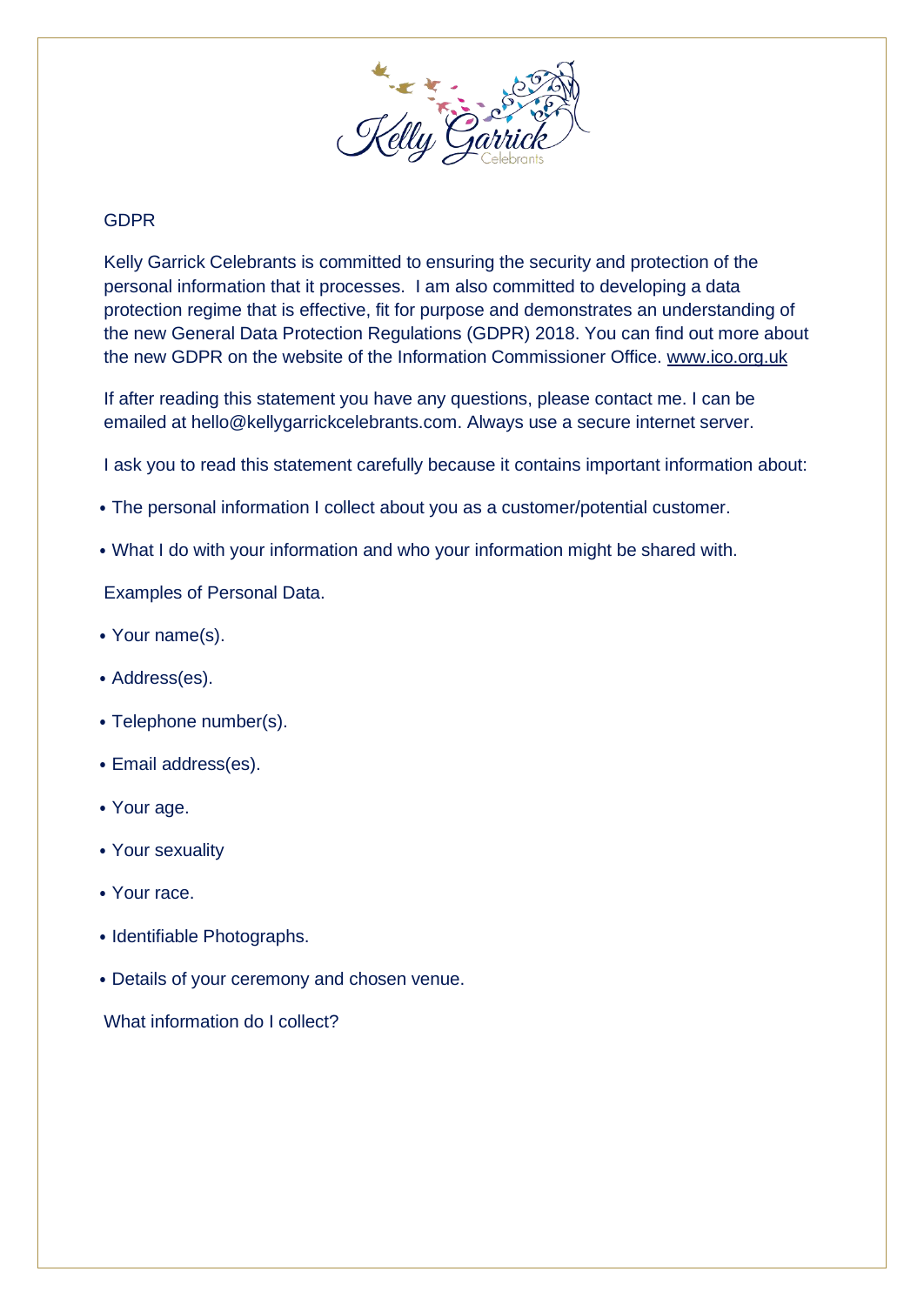

Kelly Garrick Celebrants will treat your data with respect and it will not be actively shared with third parties unless consent is given by the couple.

I may collect the following personal information that you provide me with:

- Your name(s).
- Address(es).
- Telephone number(s).
- Email address(es).
- Your age.
- Your sexuality
- Your race/culture.
- Identifiable Photographs.
- Details of your ceremony and chosen venue.

Please remember that whilst I may not directly ask you for some of these details you may indirectly disclose them to me, for example:

- If you request a same sex ceremony, this will indicate your sexuality.
- If you request a certain theme, this may indicate your race/culture.

You may choose to make such requests in person rather than online if you prefer.

You can withdraw your consent to use your personal data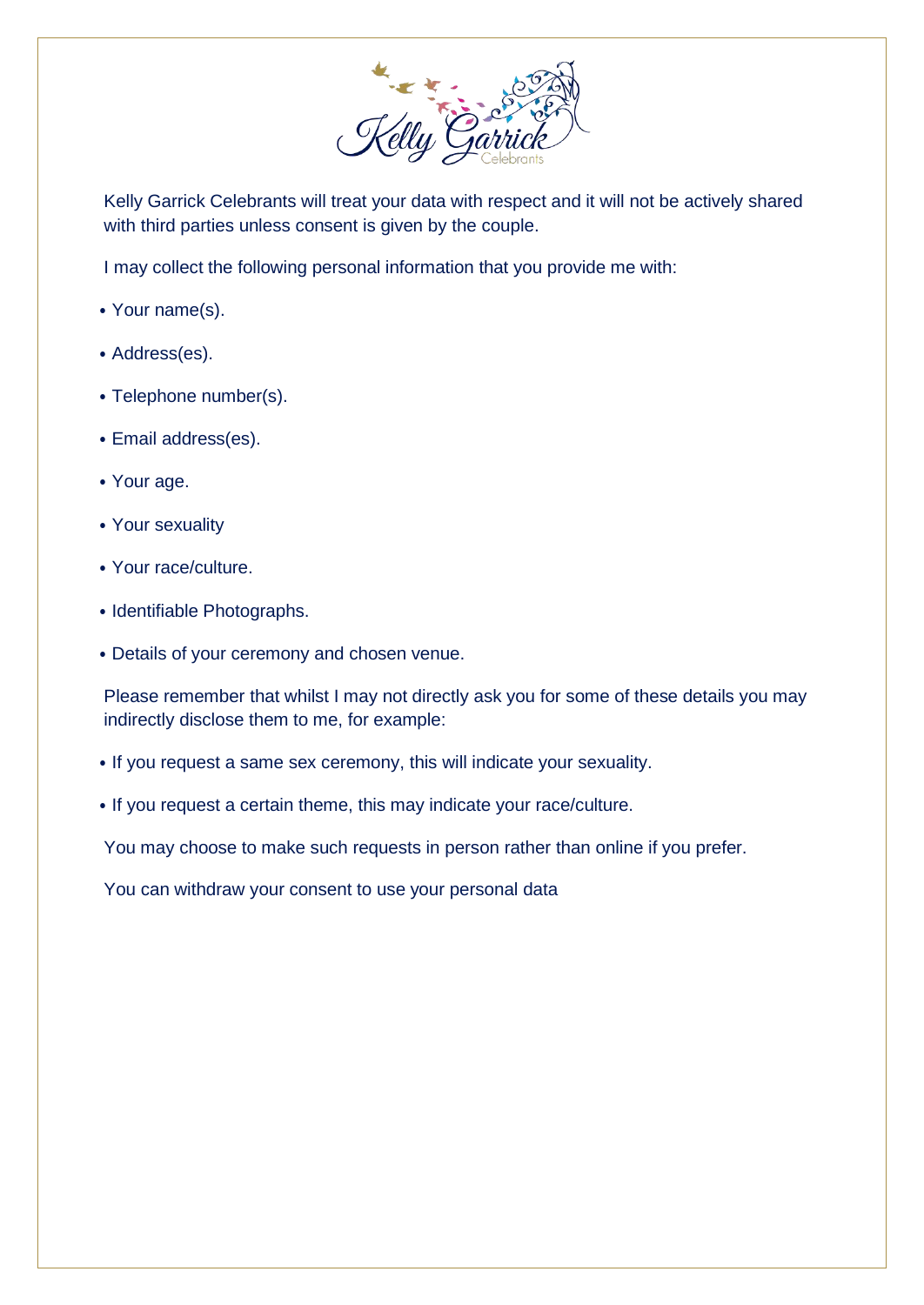

Kelly Garrick Celebrants operates an "opt in" approach for data usage and storage. By submitting your details or utilising the website and associated links or forms, you are opting into data collection and usage. (This is known as 'implied consent.') On appointment of my services. You may at any time opt out by making a formal request to me via my email address. Please ensure you receive written confirmation that your "opt out" request has been acknowledged. In this circumstance I will no longer use specific information you have provided from this point on. However, you need to be informed that any published and public materials that already includes your information or photos cannot be recalled.

How I store and destroy the data that I collect.

All personal and sensitive information divulged to me will remain confidential.

Paper files will be kept locked at my home address and destroyed after use via shredding. Contact forms, questionnaires and wedding scripts will be held electronically for one month post event to allow you to access them; documents can be destroyed earlier than one month on written request of the couple. I will only retain emails from you that relate to the current enquiry, they will be deleted when they are no longer relevant.

Electronic files on my devices will be firewalled and password protected.

Please note that email or message correspondence to Kelly Garrick Celebrants does not offer any additional encryption other than what is provided as standard from both the email servers and web site. I Kelly Garrick Celebrants am not affiliated with either of these companies other than as a user of their services and cannot be held liable for any breaches to GDPR regulations made on their part.

Locations your data may be held by myself consist of:

• www.Kellygarrickcelebrants.com

Whilst I will make all reasonable efforts to secure your personal data, in using my sites you acknowledge that the use of the internet is not entirely secure and for this reason I cannot guarantee the security or integrity of any personal data that are transferred from you or to you via the internet.

Personal information provided by third parties.

None relevant

Personal Information provided to third parties.

WithyourpermissionImay contact avenue/supplieronyourbehalf.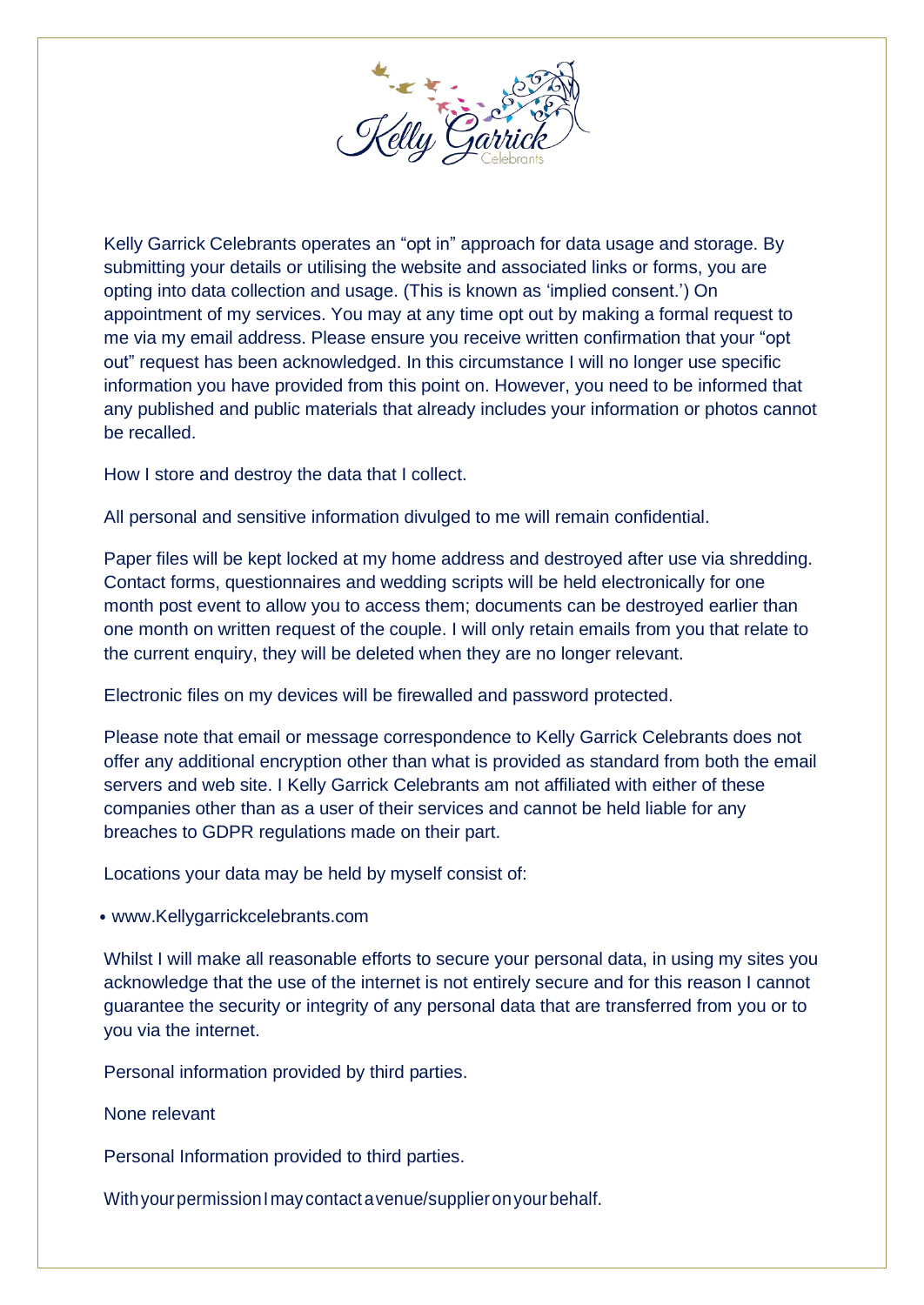

Iwillalwaysgainyour consent first.(Youshould only disclose details about your suppliers tome that are inthe public domain)

Examples of third party involvement:

I may contact your other suppliers such as the photographer or musician, to ensure they are familiar with the order of the ceremony.

• I may contact your chosen ceremony venue to check on any restrictions they may impose. •Elements ofyourscript maybeanonymisedandsharedfortraininganddevelopment purposes or to seek professional advice

If you submit feedback, your personal data may be used in evaluation and monitoring activitiesposteventbyKelly Garrick Celebrants,toensurecontinuinghighstandardsof practice.

• I sharemy invoices,spreadsheets andbankstatementswithmyaccountantin orderto comply with tax return regulations, financial records are held for 5 years.

Iwouldbecompelledtoshareinformationwithlawenforcement agenciesinconnection with anyinvestigationtohelppreventunlawfulactivityorforfiscalagenciessuchasHMRC.

Additional Data Collected.

Allwebsites includingthisonecollect andstoreany information youenter onthewebsiteor providemeinanyotherway.Inaddition,thewebsitelogs yourInternet protocol(IP)address used to connect your computer to the Internet; this may include but is not limited to login, e- mail address, password, computerandconnectioninformation.Thesitemay usesoftware toolsto measureandcollectsessioninformation, includingpageresponsetimes, lengthof visitsto certainpages,pageinteractioninformation,andmethodsusedtobrowseawayfrom the page.

The site may also collect personally identifiable information, including names, email addresses, communications, comments, feedback, product reviews, and recommendations, should you choose to provide them.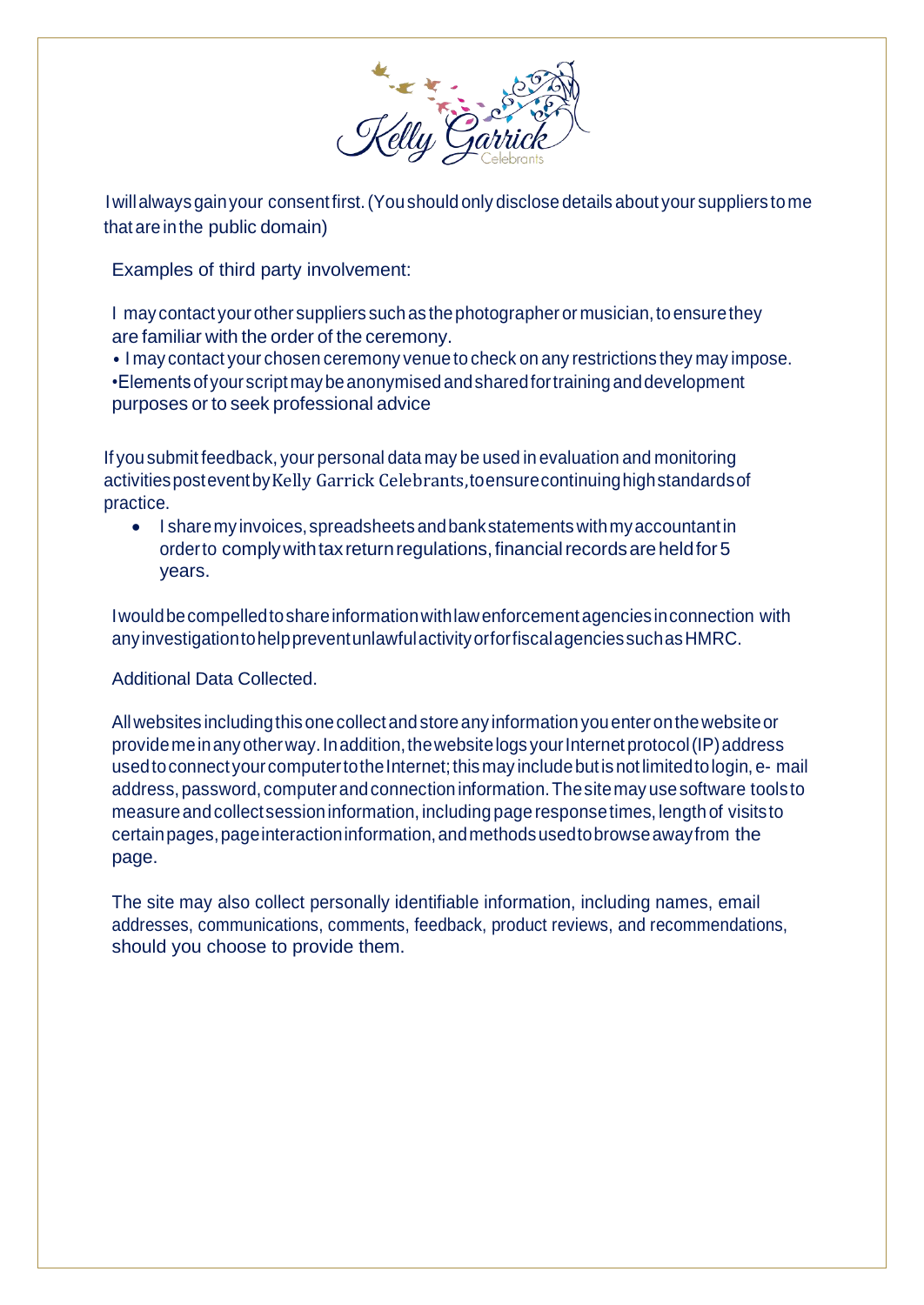

Cookies.

Cookies aresmallpiecesofdatastoredonasitevisitor'sbrowser,theyareprimarilyusedto keep track of their movements and actions on a site.

In accordance with the GDPR, I must inform you that my sites use cookies.

Cookies are implemented on every internet site:

Cookie name - Life span: svSession - Permanent hs - Session incap\_ses\_\${Proxy-ID}\_\${Site-ID} - Session incap\_visid\_\${Proxy-ID}\_\${Site-ID} - Session nlbi {ID} - Persistent cookie XSRF-TOKEN - Persistent cookie smSession - Two weeks

If you access my site via another web page, an advert link ora social media page, pleasebe aware that these sites also operate their own privacy policies, cookies and tracking. Examples of other web pages or social media pages you may access are:

- Facebook.
- Instagram.
- Twitter
- Linkedin

Internet sites are also monitored for analytical purposes by search engines such as Bing and Google,pleasecheckthesearchenginesownpoliciesfortheircookieusageanddata protectionpolicies.

Youcansetyourowndevicetomanagecookiesorclearcookiesby following the user instruction for your device.

How do websites collect information?

Whenyouinteract withorviewthewebsite, clickonlinksorutilisethecontactformaspart of theprocess,thesitecollectsinformationaboutyouractivityandtheassociatedpersonal information you provide such as your name, address and email address.

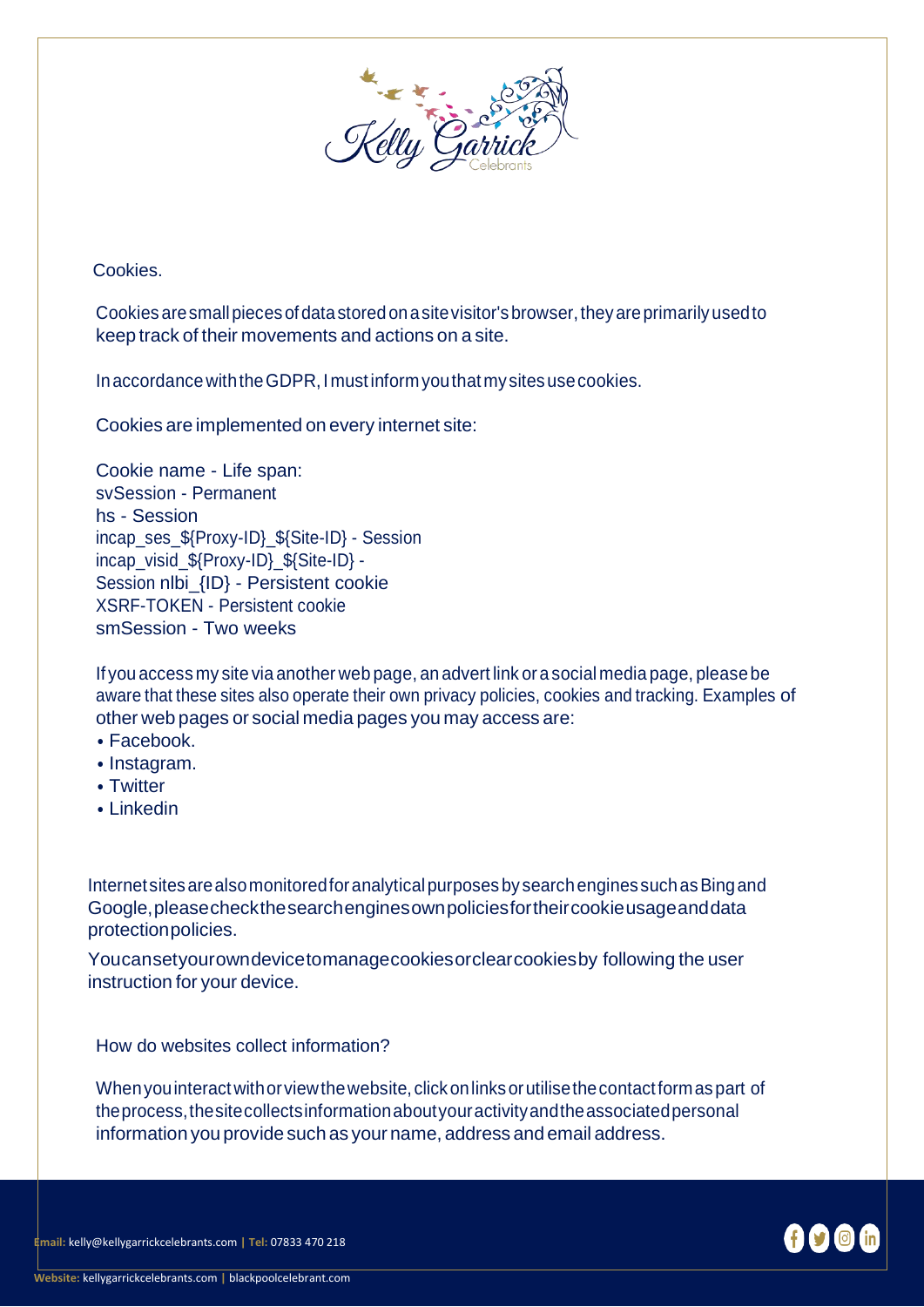

## Why is this information collected?

This information is collected for the following purposes:

- 1. To provide and operate my services.
- 2. To design and deliver your bespoke ceremony.
- 3. To provide my customers/visitors/users assistance and technical support.
- 4. To be able to contact my customers/visitors/users with general or personalized service-
- related notices and promotional messages, if they request such contact.
- 5. To create aggregated statistical data and other aggregated and/or inferred Non-personal Information, which I may use to provide and improve my respective services.
- 6. To comply with any applicable laws and regulations.

How do sites store, use, share and disclose site visitors' personal information?

Allwebpages arehostedonplatforms,whichallow metoadvertisemyservicestoyou.Your datamaybestoredthroughthehostplatformsdatastorage,databasesandthegeneral applications. It is best practice that they store your data securely. Further detail on host platforms can be found on the host sites privacy statements.

How is communication initiated?

IfIneedtocontactyou,itwillbethroughthedetailsyouactivelyprovidetome.Forexample, via email, telephone, text messages, and postal mail. Do Not submitany forms of contact that you do not wish to be utilised.

## Access to your Data.

You can request a copy of the information which I hold about you, this is known as a 'subject access request.'You may nominate others to access your data via a sharing agreement in writing which must be clearly signed where practical by both members of the Couple. As a minimumthesharingagreementmustbesignedbyatleastonememberoftheCouple.

Right to correct any mistakes or changes about your information.

You can request viaemail that I correct any mistakes or changes about yourinformation. If you would like to do this, please let me know the information that has changed or is incorrect and what it should be replaced with.